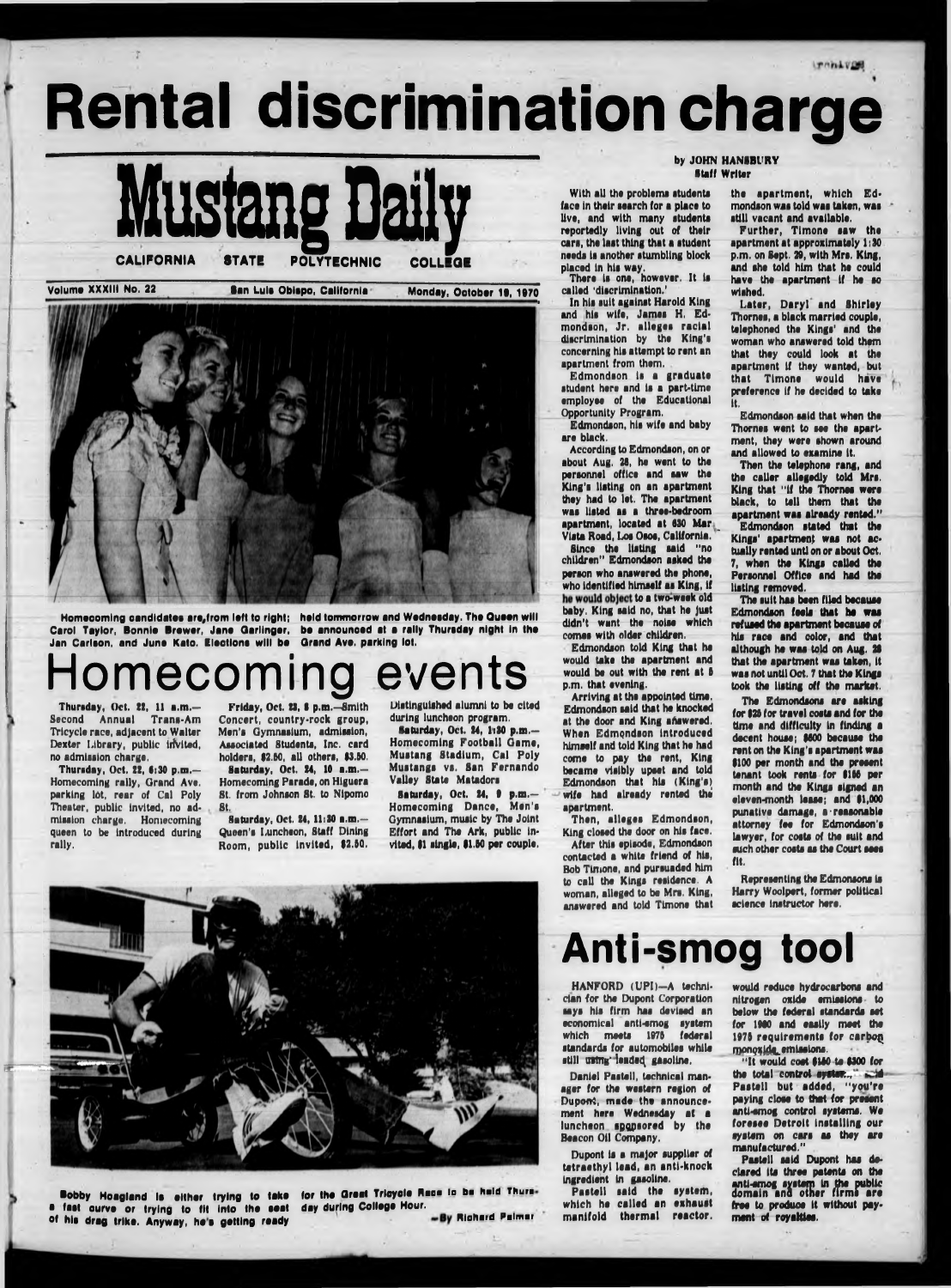

## **LETTERS TO THE EDITOR Tour-de-force petition**

Dr. Rizzo made serious allegations in the October 15th Issue of the Mustang Dally In respect to the circulating petition regarding the treatment of POW's to be sent to North Vietnam.

Dr. Rizzo's hypothesis is that a petition to Hanoi asking that the North Vietnamese abide by the Geneva Convention regarding treatment of POW's Is "sheer hypocrisy" since the U.S. Is "far more guilty of breaking International agreements than the North Vietnamese." He uses the expression "moral monsters" In referring to the U.S.

#### Editor)

Ordinarily one doesn't take the trouble to reply to articles of this character. Still, he is writing to an Impressionable audience, and his charges shouldn't be unanswered.

As a starter, let's remember that the purpose of the Oeneve Convention on POW's was to iaolata the treatment of prtaoneri from the heat and passions of waging a war. Each side regards its causa as Just In any war; each can point to broken treaties, accords, etc. It Is precisely to prevent POW's from being "punished" when this can in no way affect the outcome of the struggle that the Geneva Convention on Humane Treatment of POW's was created.

In an Intellectual tour-de-force Dr. Rizzo then goes on to hint darkly of subtle pressure employed by the Cal Poly Administration to encourage staff to sign the petition. When rehiring or tenure time rolls

**Apples**

**AND**

**Cider**

(unsprayed Fruit)

**BEDSTONES** 3 Ml UP SEE CANYON

**United**

**Meat Market**

**Choice Meat At Good Prices**

> 714 Higuera 543-4345



As for Dr. Rizzo's allegations concerning the machinations of the Cal Poly administration In respect to the petition and to the treatment, of anti-war faculty, one wonders whether the man can poaaibly be serious, or whether this is all simply a puton, On the assumption that Dr. Rizzo does mean what he says. such statements can only be labeled as Irresponsible, without a ahadow of proof, and wholly out of place In an academic community seeking objectivity and truth.

One la forced to conclude that Dr. Rizzo is more concerned with airing his views than with the welfare of the American POW's. (One supposes that this approach would change If he were In a POW camp in North Vietnam.)



This Is all very heady atuff Indeed. Like the little boy In the candy store, one sees so many goodies here that the question Is where to begin the reply.

> Dr. Rizzo's views on the Vietnam war, on our Institutions, on our foreign policy, and Indeed on the U.S. itself are beginning to come through. These views, as well aa his views of the government In Saigon, stand In revealing contrast to hls generosity In appraising tha behavior and motives of the enlightened rulera In North Vietnam.

> The Homecoming Dance will be in the Men's Gym, starting at

The U.S. treats Its POW's In accordance with the Geneva Convention—not even our enemlea deny this; surely It Is reasonable to petition Hanoi to do the same, regardleea of how futile the geature may seem. To try to equate POW treatment to questions of whether the war is Just or unjust, or whether South Vietnam treats its political prisoners well or not, or whether we blew up certain structures or not in the course of the fighting, etc., la to engage In a non sequltur. Surely, for example, Dr. Rlsso wouldn't have advocated the harah treatment of WWII POW's by the U.S. simply because we considered our war

GUS **A KNOPH**

**BAIL BONDS**

**231-1403**

cause "Just" and the enemy's "unjust."



Dr. Howard F. Smith Department of Economics

### *Informal ball*

Thia year 's Homecoming dance will be an Informal dance and not the traditional formal coronation Ball. This year, the Homecoming Queen's Coronation will take place during halftime of the football game.

*I* **987 FOOTHILL BLVD.** asa/a/iflUB/Bfamfluuaian uanrt **543-1736**





Published five times a week during the school year except nondays and examperiods by the Associated Students, Inc., California State Polytechnic College.<br>San Luis Obispo, California, Printed by students majoring in Graphic Com i f c c california. Printed by students majoring in Graphic Com are the views of the writers and do not necessarily represent the opinions of the<br>first the views of the writers and do not necessarily represent the opinions of the staff, views of the Associated Students, Inc.,nor official opinions

DISCLAIMER: Advertising material is printed herein solely for in rermation purposes. Such printing is not to be construed as an express or<br>implied endurstment or verification of such commercial enterprise or ven The state was stated students, Inc., or the California State Polytechnic Callege, San Linis Quispo, Office, room 226, Graphic Arts Bldg, 546-2136.

 $+$   $\rightarrow$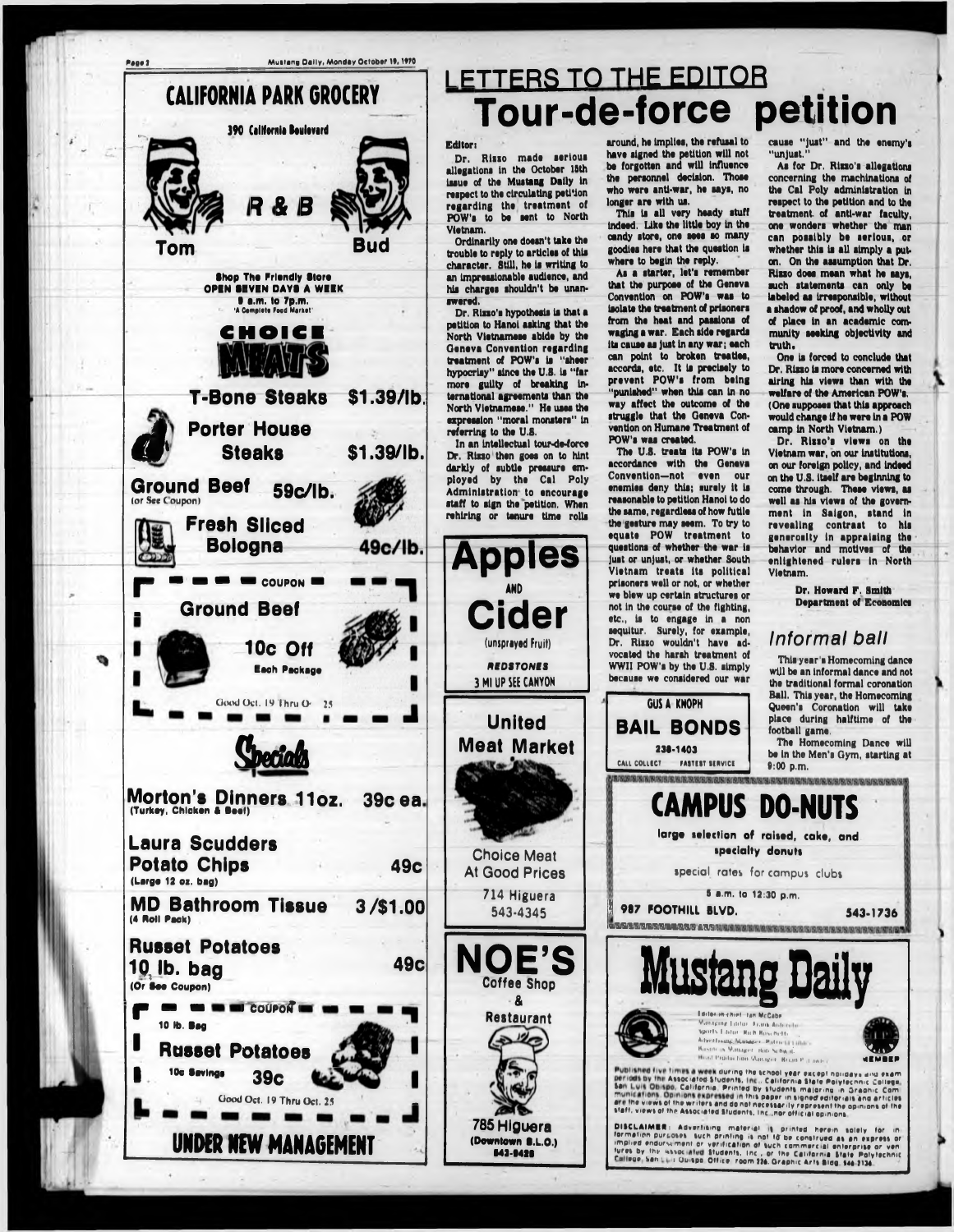# MORE LETTERS Mustang Dally Nudes in *Mustang Daily?*

#### Editor:

 $\;$ 

The way the new jeta go, you can

Page 3

It's regretful that a newspaper representing a school with such high standards as Cal Poly would stoop so low as to print ads that are oppressive and degrading to women. The ad I'm referring to is the . "Swinger" ad with the picture of two nude women printed in three laaues last week, I was shocked and disgusted to see it.

Hopefully students will realise that there la more to life than color TV, sex, and beer. Women have been treated as slaves and related to as objects for ages on end • much too long. We are people who see, hear, feel and think. We aren't just bodies. It's time for changes, NOW. Girls are sick of being hasaeled everywhere. Why should we have to put up with whistles, sarcastic cracks, obscene ads, rapes, low wages, unwanted, children, Why do men have to be obsessed by sex?

Anyone who scoffs at women's liberation needs to take a look from a woman's point of view. Men dominate the world and dislike anyone who challenges their position.

Why must so much emphasis be placed on physical attractiveness? People are constantly being botnbarded by ads telling them how to be beautiful and look like models. Why do so many girls want to be beautiful and sexy? Because they've been taught that they're in the world to please men, and men want beautiful girls and make money selling cosmetics and the like. People who base their marriages on physical attractiveness and sex are usually disappointed as the years go by.

It's high time that people quit exploiting women's bodies while the majority of women sit back and accept it even though they don't like or approve of it. How about getting some nude male dancers? It's unfortunate that an otherwise excellent paper has to print such an unbearable ad. .

Sincerely, Sue Dedrick EDITOR'S NOTE: Actually Sue, the two bodies are wearing one of LEON'S BOOK STORE USED BOOKS BOUGHT AND SOLD **Phone 843-5039 659 Hlguera Street** San Luis Obispo. Calif. 93401

California's "sexy" bikinis. For those of you who missed the ad this week, check next weeks issues for flesh fantasldh.



### **Bomb terror**

#### Editor:

It is rare to find an editorial so honest in Its purpose as yours was last Tuesday. I only fear that you may not accomplish your objective. That is to Induce such a state of paranoia in the general public as to cause them to enact anti-gun and explosive laws.

It may be possible to eliminate guns from general ownership, and perhaps even desirable; but it is unlikely that this will much reduce the number of radicals, reactionaries and Just plain nuts from possessing guns. It Is at least as easy to hide a pistol as it la to stash a kilo of pot. I'm sure you are aware of the amount of pot In this country. Or, as another example: During World War II It was a crime, punishable by death, for any French civilian to have a gun, it did not hamper the resistance particularly from what I've read. Or, again, note the recent raid upon a National Guard Armory.

Suppose that guns have been eliminated; not one in the country. The logical move for the terrorists is now explosives, note Algeria or even Viet Nam. Here the problem of keeping the weapons out of the hands of terrorists is oven worse.

Futher you run into the problem of the do-it-yourselfer. Virtually anysone with some high school chemistry and some instructions can mix up a batch of





some surprisingly cheap and powerful explosives out of such diverse materials as chemical fertilisers, tincture of iodine, fuel oil, certain plastics, etc. This is to say nothing of plain black powder. You can check Mr. Rubin, I believe he lists several explosives you can make out of materials obtained at a drug store or supermarket. In short, if someone wants to make a bomb to blow you to hell there isn't much you can do to stop him from making that bomb.

#### Mike Martyn

**o**

To Engineering Graduates Concerned with the Quality of Life

Electrical and Mechanical Engineers who want to become Involved with the human effects of their work are our kinds of people.

As one of the Southwest's major utilities, supplying water and electricity to Arizona, we, too, are involved in the quality of life. The environment, for example. Protecting and preserving irreplaceable lakes and skies are as Important to us as expanding our technology to meet growing demands.

Finding honest satisfaction in work is more difficult than finding a good salary. With us, you'll have a rewarding measure of both.

And yes, your position will be permanent. We've been in operation since Arizona became a State.